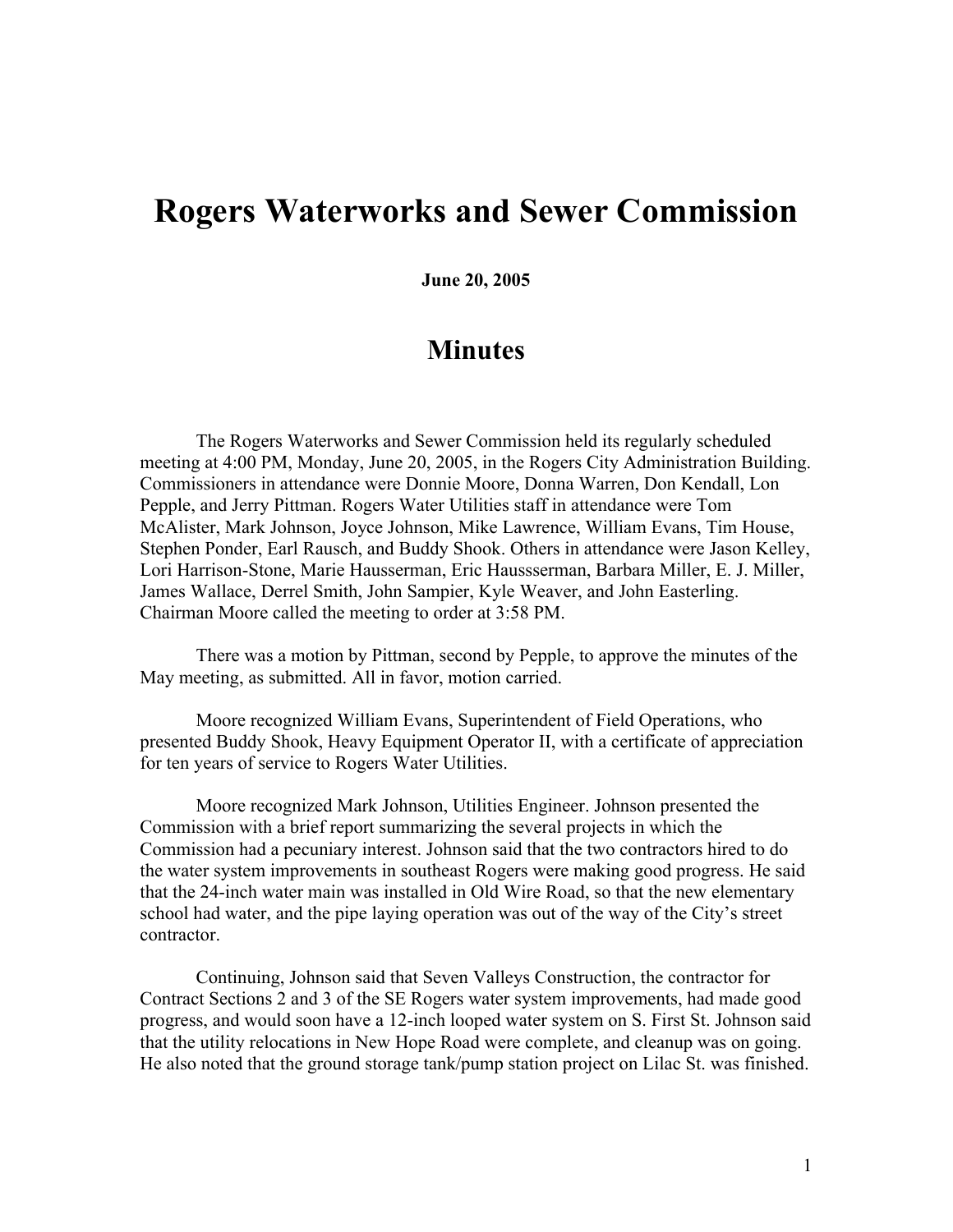Johnson reported that the several street bond projects were still waiting final plans from the City's consultants. He said that the relocations on Horsebarn Road at New Hope Road were on federal right-of-way, and negotiations with the Highway Department were very slow.

Continuing, Johnson presented the Commission with a letter, a cost tabulation, and a map of Bellview Residential Addition. Johnson said that the water and sewer system had been built and accepted by the City, and that the developer (Dan Dykema) wanted reimbursement for expenses not related to extension of service to the lots within the addition. The staff at RWU had required a 12-inch main through the addition to McLeod Road, and required that the water and sewer extensions be brought to the edge of the development, to facilitate further expansion. He said that the negotiated difference in cost came to \$145,348.50, which he recommended to the Commission. There was a motion by Pittman, second by Pepple, to approve the cost reimbursement as requested. All in favor, motion carried.

Moore recognized Stephen Ponder, Project Facilitation Engineer for RWU. Ponder presented a short report detailing the efforts of his section. Moore asked him how the plan review/approval process was progressing. Ponder said he thought the process was improving, albeit slowly. How many predesign meetings did you take with designers? Moore asked. Ponder replied that there were about a dozen predesign meetings last month.

Moore recognized James Wallace of Parkside Motor Company. Wallace said that he was planning a used car lot in Prairie Creek, and he was told that he would need approval by the Commission and the City Council, before he could get water service. McAlister said that the Council had to approve water service to any development outside the city limits, other than single family homes or duplexes, and that the Council desired Commission approval before setting its approval. McAlister said that he had no problem with the proposed development, since Wallace only wanted water for an employee bathroom. There was a motion Pittman, second by Pepple, to approve the service, pending approval by the Council. All in favor, motion carried.

Moore recognized Joyce Johnson, Utilities Controller. Johnson presented the Commission with the latest budget proposal for FY '06. Johnson said that this draft was identical to the previous draft, except for two items: 1. The \$50,000 donation to NACA was deleted, per Donnie Moore's request, and 2. The sludge centrifuge and related expenses were deleted.

Why was the centrifuge deleted? Pepple asked. McAlister said that the centrifuge was added to the budget when he thought that the Rogers Pollution Control Facility (RPCF) would no longer be able to land apply sludge after the first of the year. Now, it looks as though the RPCF may be able to continue to land apply sludge at "protective rates".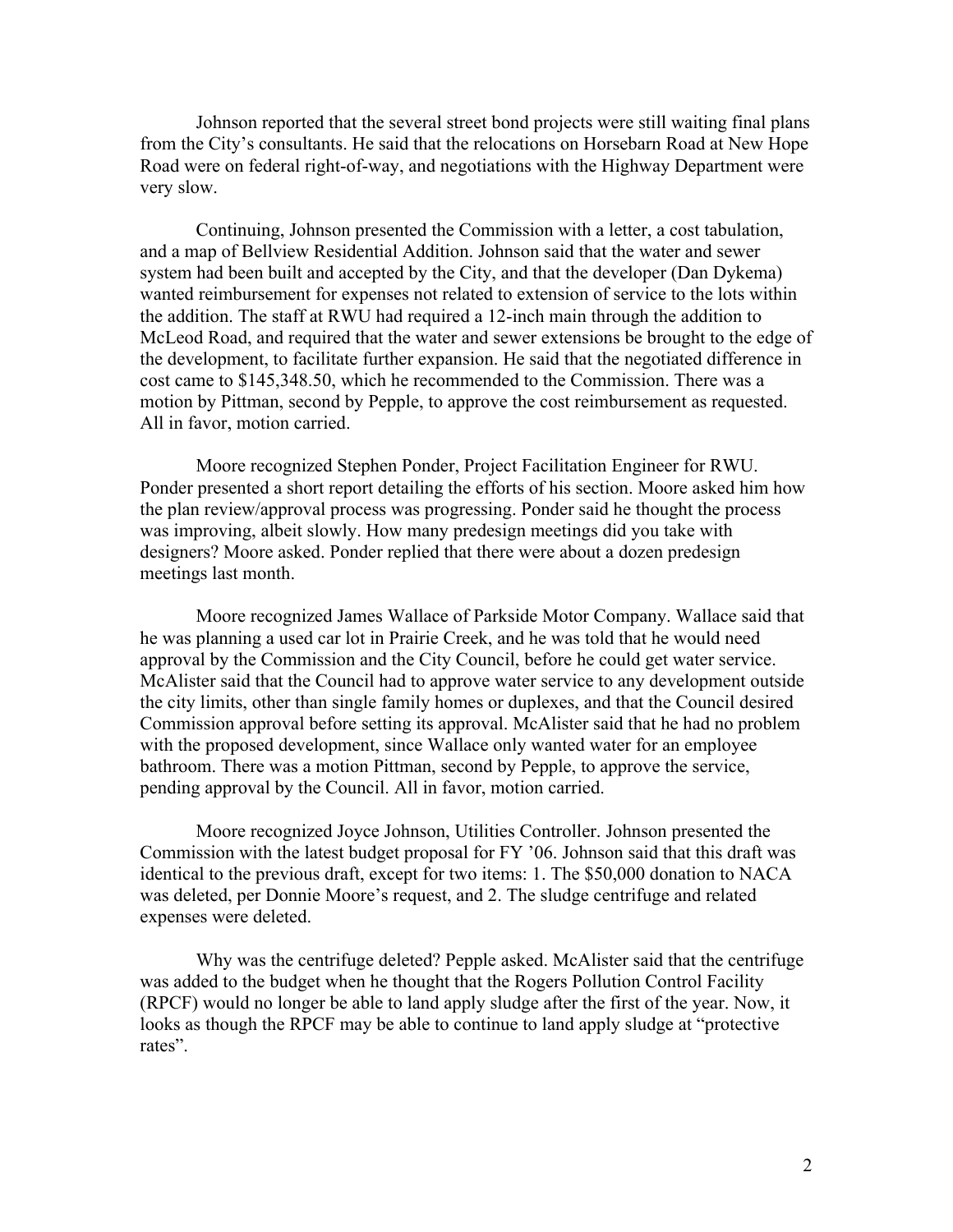Moore said that he thought there should be some money in the budget for the acquisition of a sewer right-of way to the proposed Northwest Arkansas Conservation Authority (NACA) regional wastewater treatment facility, located a few miles south of the regional airport. He said that it would be cheaper to acquire the easements now, than to wait until the area is developed. McAlister said that he would have RWU Engineering staff look at an alignment and estimate costs, and bring the data back to the Commission for its approval. Then, the budget could be amended as necessary, McAlister said.

There was a motion by Pepple, second by Pittman, to approve the budget as submitted. All in favor, budget carried.

Moore recognized John Sampier, Executive Director, Northwest Arkansas Conservation Authority (NACA). Sampier informed the Commission of the history of the formation of NACA, with just two cities (Rogers and Springdale). He said that now there were eight member cities. Sampier told the Commission of the plan to build a regional wastewater treatment plant on land purchased by Bentonville, due east of the City of Cave Springs. He said that NACA had received grants from the state, and several studies had been completed or were underway.

What about Fayetteville? Someone asked. Sampier said that Fayetteville was not a member of NACA, but was interested in sludge hauling/disposal services.

What happens now? Pepple asked. McAlister said that, when NACA was able to offer services that the City was willing to contract for, the entities would enter contracts, and, based on the strength of those contracts, NACA could issue debt to build its facilities.

Tom McAlister, RWU Manager, presented the Commission with a copy of the "water conservation"ordinance that Council had approved at its last meeting. He showed the Commission a Power Point Presentation to recap the issue of water conservation and why it was necessary. He said that tremendous growth in the area plus a long, hot, dry spell could overtax the existing water transmission mains shared by Rogers and Bentonville. McAlister said that the peak usage, caused by outside watering, could exceed the capacity in the system. Therefore, he asked all those with automatic sprinklers, to avoid the peak usage times (5 AM to 8AM)

He said that Bentonville planned to build its own line and sell its interest in the existing transmission lines to Rogers, but that the project would not be ready until Spring 2007. He noted that the two cities had agreed to cooperate on water conservation measures until then.

Where was Bentonville at in terms of right-of-way acquisition? Someone asked. McAlister said that Bentonville said that they had approximately 60% of the necessary easements.